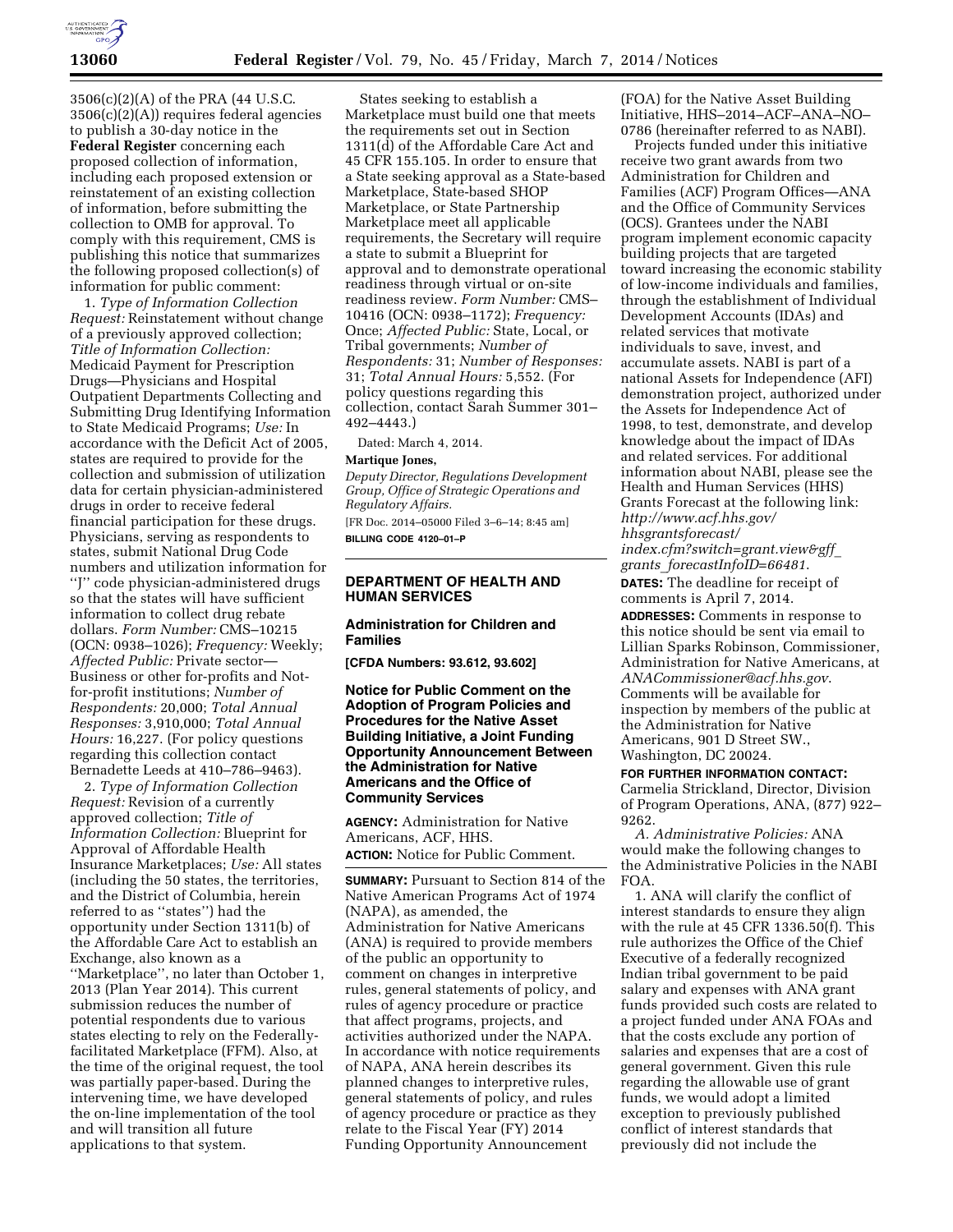regulatory exception applicable to the Office of the Chief Executive of federally recognized Indian tribes.

2. ANA intends to adopt the following policy for the NABI FOA:

ACF encourages all eligible applicants to participate in the Assets for Independence demonstration project; therefore awards made under this FOA will be exempt from the following Administrative Policies regarding limitation of ANA awards: ''Limitation on the Number of Awards under a Single CFDA Number,'' and ''Limitation on the Number of Awards Based on Two Consecutive Funding Cycles.'' (Please see FOA Index for a full statement of these policies).

Since NABI was developed as a special initiative between ANA and OCS to increase Native American participation in the national Asset for Independence demonstration project, ANA also will remove the related disqualification factor titled ''Only One Active Award per CFDA.'' This disqualification factor had been included in the FY 2013 version of the NABI FOA to ensure the ''Limitation on Number of Awards per CDFA Number'' Administrative Policy. The exemption from the Administrative Policy coupled with the removal of the disqualification factor is intended to encourage increased participation in the NABI program.

*B. Federal Evaluation:* ANA intends to include the following language:

ANA and OCS are required by statute to evaluate the impact of their funding. To fulfill the evaluation requirements, ANA and OCS will implement a federally sponsored evaluation strategy to assess the success and impact of approved projects. The federal evaluation strategy will include granteelevel documentation. In accepting a grant award, all grantees will agree to participate fully in the federal evaluation if selected and to follow all evaluation protocols established by ANA and OCS or their designee contractor.

*C. Name Change of a Disqualification Factor:* ANA would change the name of the disqualification factor titled ''Board Documentation'' to ''Assurance of Community Representation on Board of Directors'' in order to further clarify what is being requested of applicants regarding demonstration of community representation. The content of this requirement will not change, and it still will *not* apply to tribes or Alaska Native Villages. All disqualification factors will be in *Section III.3. Other* of the published FOA.

*D. Eligible Applicants:* ANA intends to clarify eligible applicants. Eligible

applicants will remain the same as those entities noted in the FY 2013 version of the NABI FOA (HHS–2013–ACF–ANA– NO–0587, available at: *[http://](http://www.acf.hhs.gov/grants/open/foa/index.cfm?switch=foa&fon=HHS-2013-ACF-ANA-NO-0587) [www.acf.hhs.gov/grants/open/foa/](http://www.acf.hhs.gov/grants/open/foa/index.cfm?switch=foa&fon=HHS-2013-ACF-ANA-NO-0587) [index.cfm?switch=foa&fon=HHS-2013-](http://www.acf.hhs.gov/grants/open/foa/index.cfm?switch=foa&fon=HHS-2013-ACF-ANA-NO-0587) [ACF-ANA-NO-0587](http://www.acf.hhs.gov/grants/open/foa/index.cfm?switch=foa&fon=HHS-2013-ACF-ANA-NO-0587)*) and will include Native 501(c)(3) non-profit organizations, federally recognized tribal governments and Alaska Native Villages, Native non-profit organizations designated by the Secretary of the Treasury as Community Development Financial Institutions (CDFIs), and Native non-profit credit unions designated as low-income credit unions by the National Credit Union Administration (NCUA). The bulleted lists of example organizations under each type of applicant will be removed and clarifying language will be added that describes the following eligibility rules: Native non-profits must have 501(c)(3) status with the Internal Revenue Service; tribes and Alaska Native Villages may only apply jointly with a non-profit with 501(c)(3) status; Tribal Colleges may apply as either a non-profit with 501(c)(3) status or jointly with a non-profit with 501(c)(3) status.

*E. Projects Ineligible for Funding:*  ANA would revise language in this section to provide clarification on two of the types of projects ANA will not fund under regulations at 45 CFR 1336.33(b), as follows:

1. Projects for which a grantee would provide training and technical assistance to other tribes or Native American organizations to the extent such training or technical assistance is duplicative of ANA-funded training and technical assistance available to tribes and other entities that are eligible to apply for ANA funding. This does not apply to ''train-the-trainer'' capacity building projects.

2. Projects from consortia of tribes that do not include documentation from each participating consortium member specifying their role and support. Projects from consortia must have goals and objectives that will encompass the participating communities. ANA will not fund projects by a consortium of tribes that duplicates activities for which participating member tribes also receive funding from ANA.

*F. Page Limits for NABI Applications:*  ANA would change the maximum page limit for applications submitted in response to the FY 2014 NABI FOA from 200 pages to 150 pages. This page limit excludes business plans (if applicable) and mandatory grant forms (Standard Forms and ANA's Objective Work Plan form). The 150-page limit is consistent with ANA's other FY 2014

FOAs. Applications that exceed the page limit will have excess pages removed from consideration during the panel review process.

*G. Two-File Application Upload Requirement:* ANA would exempt applicants from the ACF application two-file upload requirement for electronically submitted applications when responding to all FY 2014 ANA FOAs, including NABI, in order to reduce the technical burden on such applicants and to ensure that lack of technical resources, not otherwise required of applicants, does not unintentionally act to disqualify an applicant, otherwise eligible, from applying under ANA FOAs.

*H. Outcomes Expected for NABI Applications:* ANA intends to emphasize monitoring of outcomes specific to the AFI initiative by requiring applicants to provide annual targets for the following: The number of IDAs opened per savings goal (home ownership, education, and entrepreneurship); the number of participants completing financial education trainings; the number of individuals completing an asset purchase; the amount of non-federal cash contribution deposited in the Project Reserve Fund; and the percentage of the 5-year federal AFI budget that will be drawn down annually. Target numbers for the entire 5-year project period were requested in previous FOAs.

*I. Protection of Sensitive and/or Confidential Informatio*n: ANA intends to add the following application requirement to all FY 2014 FOAs in order to ensure the protection of confidential and/or sensitive information:

If any confidential or sensitive information will be collected during the course of the project, whether from staff (e.g., background investigations) or project participants and/or project beneficiaries, then provide a description of the methods that will be used to ensure that confidential and/or sensitive information is properly handled and safeguarded. Also provide a plan for the disposition of such information at the end of the project period.

*J. ANA Application Evaluation Criteria:* 

1. Changes to Criteria: ANA would add three additional criteria to the FOA, titled: Need for Assistance, Objective Work Plan (OWP), and Organizational Capacity. The concept of Need for Assistance was articulated as the Problem Statement and was evaluated under the Outcomes Expected criteria in prior years' FOAs. The OWP and Organizational Capacity were